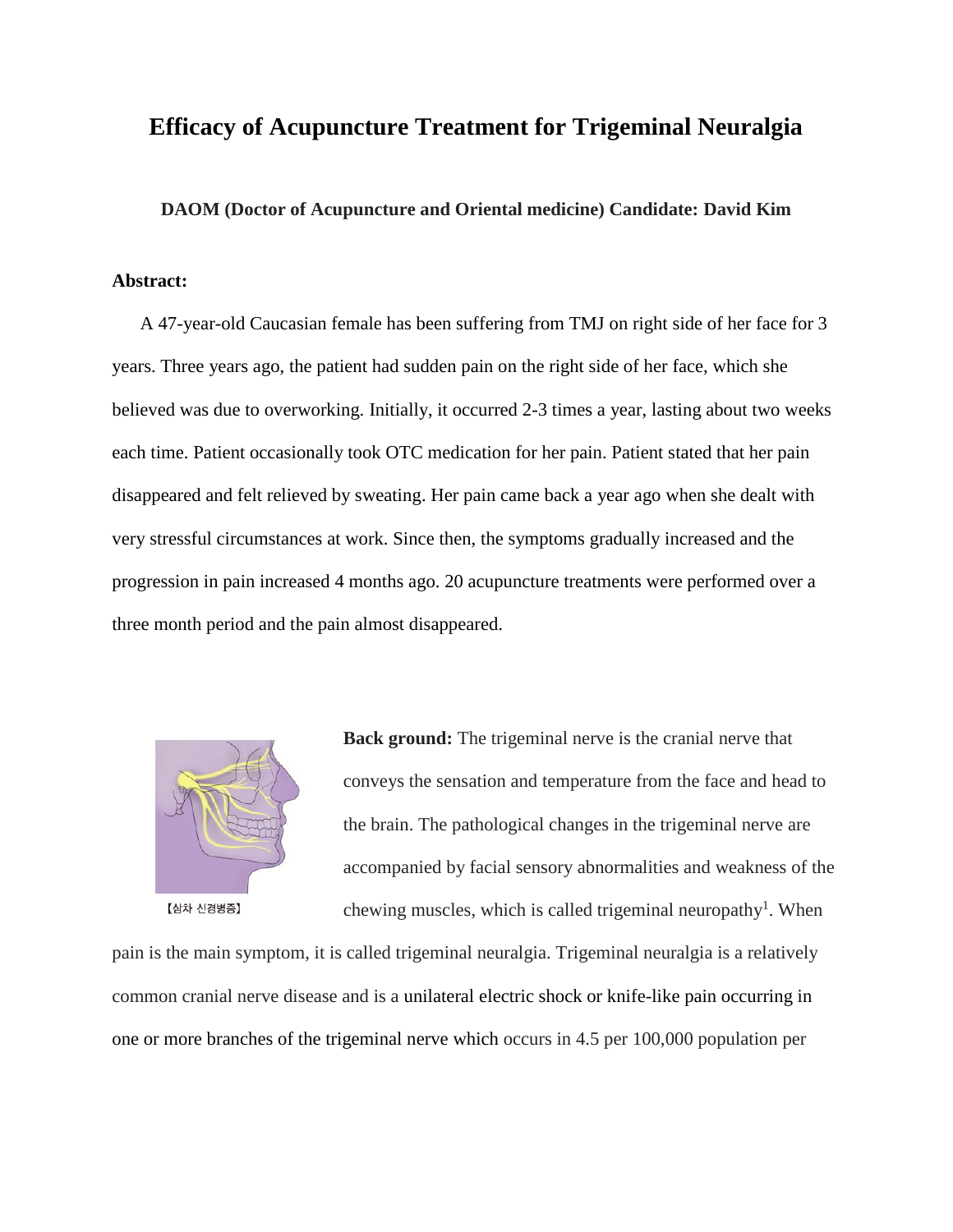year and is relatively common in post-menopausal women. Modern neurosurgical treatment for TGN began in 1925 with the introduction of the concept of vascular compression.<sup>2</sup>

**Cause:** The most common cause of generalized trigeminal neuropathy is trauma. When a severe impact is applied to the base of the skull by trauma, the trigeminal nerve passing through the complex base often becomes damaged along with other cranial nerves and related structures. The most common cause of trigeminal neuropathy in infectious diseases is herpes zoster, which may involve the otitis media or petrous bone apex infection spreading to the ganglia or nerve roots to invade the trigeminal nerve and abducens nerve at the same time. Other neuropathy may be caused by the compression of the trigeminal nerve by various tumors of the brain base, or by the pathological change of the cavernous sinus or superior orbital fissure through the trigeminal nerve.

**Symptoms:** General trigeminal neuropathy begins with a decrease in facial sensation and weakening of chewing muscles. The trigeminal neuralgia is mostly unilateral in the dominant region of the second and third branches of the trigeminal nerve. Severe pain, such as a sharp spike or a knife, suddenly appears as if a strong electric current is present, and the pain persists for a few seconds to a few minutes. The pain is so severe that it cannot be tolerated, causing the face to suddenly flicker. This is called "tic douloureux". Pain can occur spontaneously and can also be caused by speech or chewing food. Also, touching any part of the face can cause pain. These areas are known as trigger points. It may occur in the maxilla and mandibular basin and may be located in a completely different position from the actual pain site. Other sensory functions are usually normal.

**Diagnose:** Practitioners should be aware of the characteristics of trigeminal neuralgia precisely because they depend on the patient's symptoms and pain patterns, not through objective tests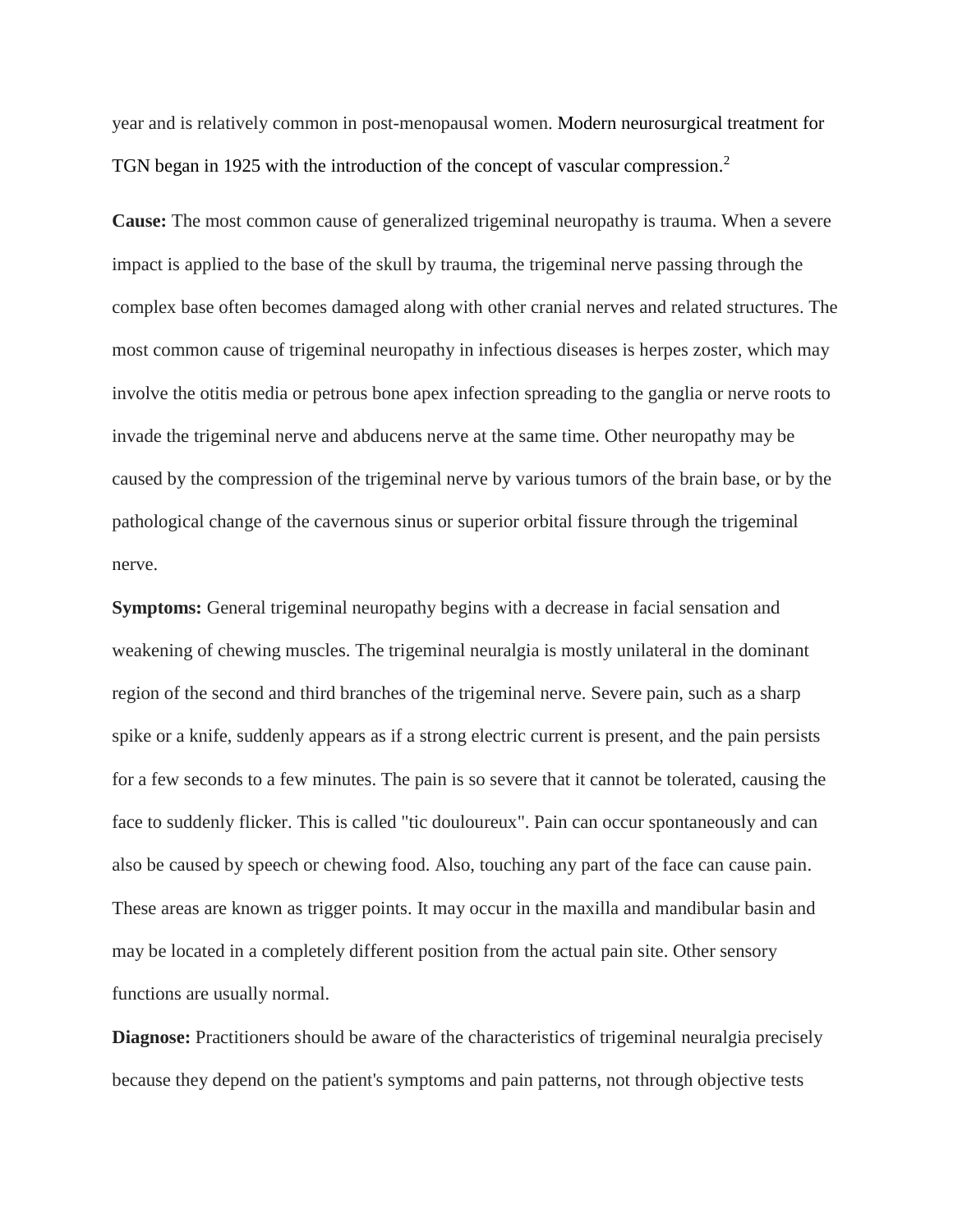such as imaging or blood tests. Pain is caused by innocuous stimuli such as eating, watering, furrowing, speaking, etc., and the pain of a throbbing pattern occurs along the trigeminal nerve distribution area, and pain duration is from a few seconds to several minutes. If the stimulus disappears, the pain disappears. If practitioners cannot find any anomalies to explain the pain, perform a neurological examination. If head and neck examination is normal and there is no neurological abnormality, trigeminal neuralgia may be suspected if periodic unilateral facial pain complaints of painful stimulation. Differential diagnoses include periodontal infection, sinus disease, otitis media, acute glaucoma, and shingles etc.

## **Treatments by Western Medicine:**

1. Carbamazepine (Tegretol)

1) Start with 100mg twice daily and increase to three times a day.

2) It can be increased from 100mg / day to 1200mg / day.

3) Complete blood count and liver function tests on a regular basis.

### 2. Additional treatment

phenytoin, baclofen, valproate sodium, lamotrigine and gabapentin.

### 3. Surgical treatment

1) Peripheral approach: Temporary drug infusion at the peripheral branch of the trigeminal nerve and cryotherapy or permanent resection

### 2) Pivotal procedures

- Percutaneous ganglion destruction: radiofrequency ablation, thermal ablation, glycerol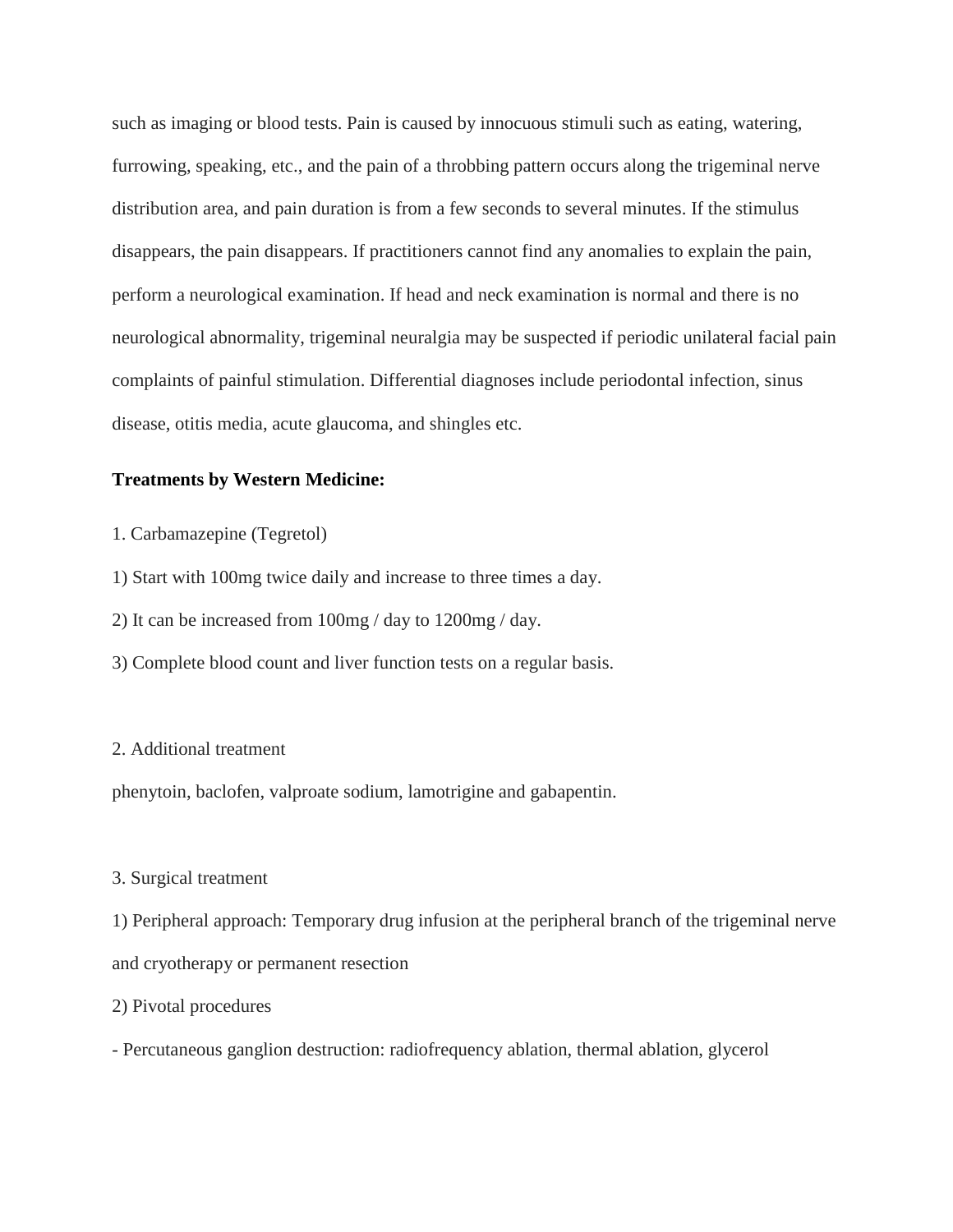injection, balloon microcompression.

 $-$  Gamma Knife<sup>3</sup>

# **Case Presentation**

### **Chief Complaint:**

A 47-year-old Caucasian female has been suffering from TMJ on the right side of her face for 3 years, and her symptoms have been more aggravating for the past four months.

### **Medical History:**

Three years ago, the patient had sudden pain on the right side of her face, which she believed was due to overworking. The pain developed in the maxillary and mandibular region and started to spread to her mouth, teeth, as well as the corner of the patient's tongue. Patient said she experienced a stabbing and choppy like pain, which suddenly developed and lasted for a few seconds. The patient stated that this type of pain occurred when she talked, chewed, moved her tongue and brushed her teeth. Initially, it occurred 2-3 times a year, lasting about two weeks each time. Patient took OTC medication for her pain. During the summer, patient stated that her pain disappeared and felt relieved by sweating. Patient mentioned that pain recur about a year ago when she dealt with very stressful condition at work. Since then, the symptoms gradually increased and the progression in pain increased 4 months ago. The symptoms continued 5-10 times a day, every few second to 2 minutes, and the interval of pain gradually became faster. Patient said that she started taking 200 mg of Carbamazepine every day for about a year and gradually increased the dosage to 800 mg. However, the pain was so severe that the patient could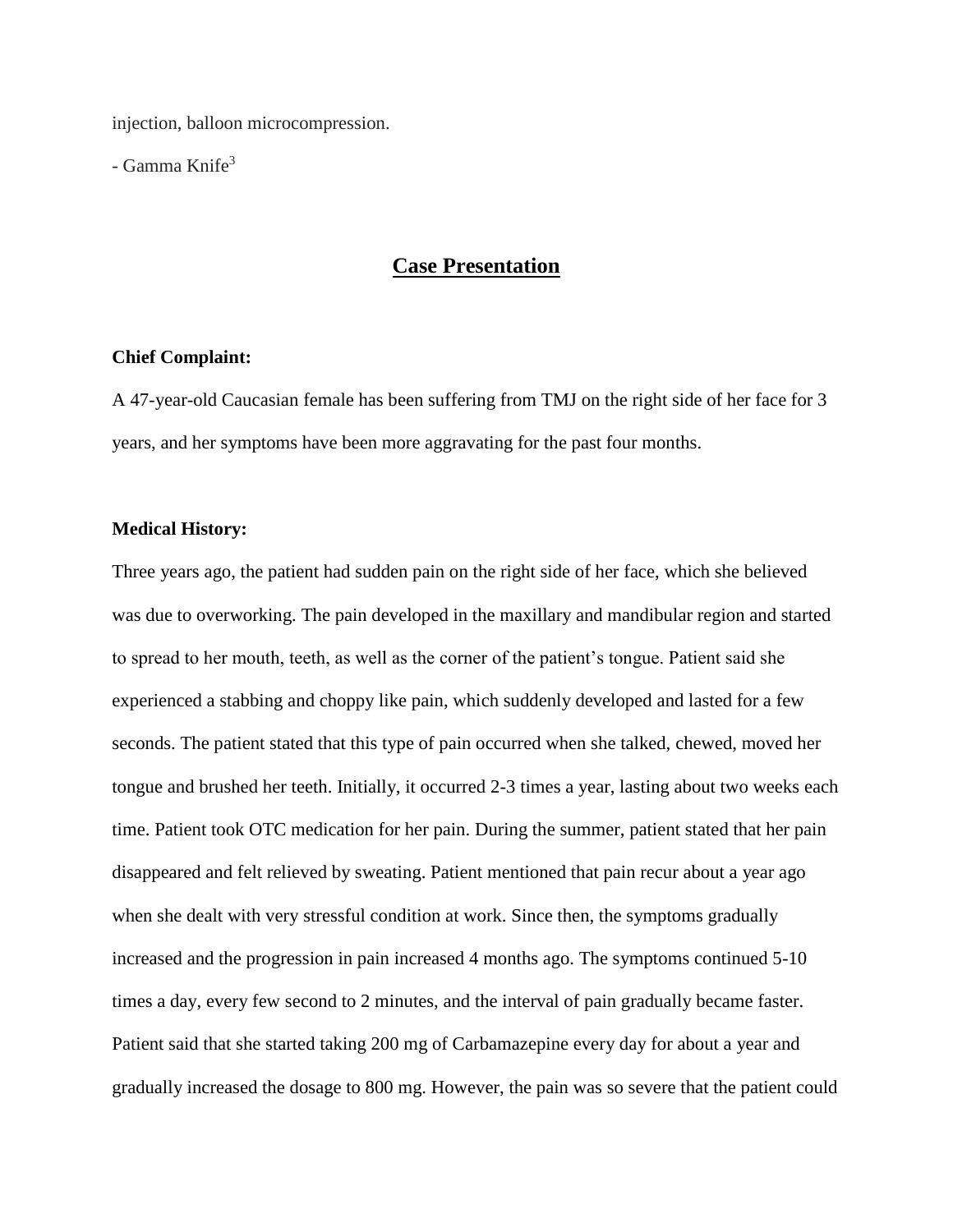not open her mouth and she only ate a small amount of semi-liquid diet. Patient mentioned that she also had difficulty falling asleep and took 10 ml of diazepam, but still had only 3-4 hours of sleep on average. The effects of the prescription drugs were small, however there were side effects such as weakness, dry nose, lethargy and dizziness due to long - term use of the medication. The doctor recommended surgery to the patient, but the patient decided to take acupuncture treatment.

### **Past Medical History:**

Patient suffered from hepatitis in 2011, and since then she has had constipation once every 2-3 days, and once a week since 2014, so she took laxatives to help her bowl movements.

**Diagnose:** She was depressed and in pain, unable to speak, and occasionally covered her face with her hand. The pain started from the medial side of the lacrimal gland and extended from the ear to the mouth. Facial muscles and masseter muscle are symmetrical. Pain on the right was slightly more sensitive, corneal reflex was normal, and blood pressure was at 130/85mmHG. The neck was soft and the lymph nodes were normal. The lung, liver, heart and spleen were all normal.

**Tongue:** Yellow thick coating in lower jiao, red tongue body.

**Pulse:** Thready and deep on both sides.

**Bowl Movement**: Once every three days. **Sleep:** Poor

**Western diagnosis:** Primary Trigeminal neuralgia

**TCM diagnosis:** Facial pain due to wind attacking the network vessels, especially Yang ming channels.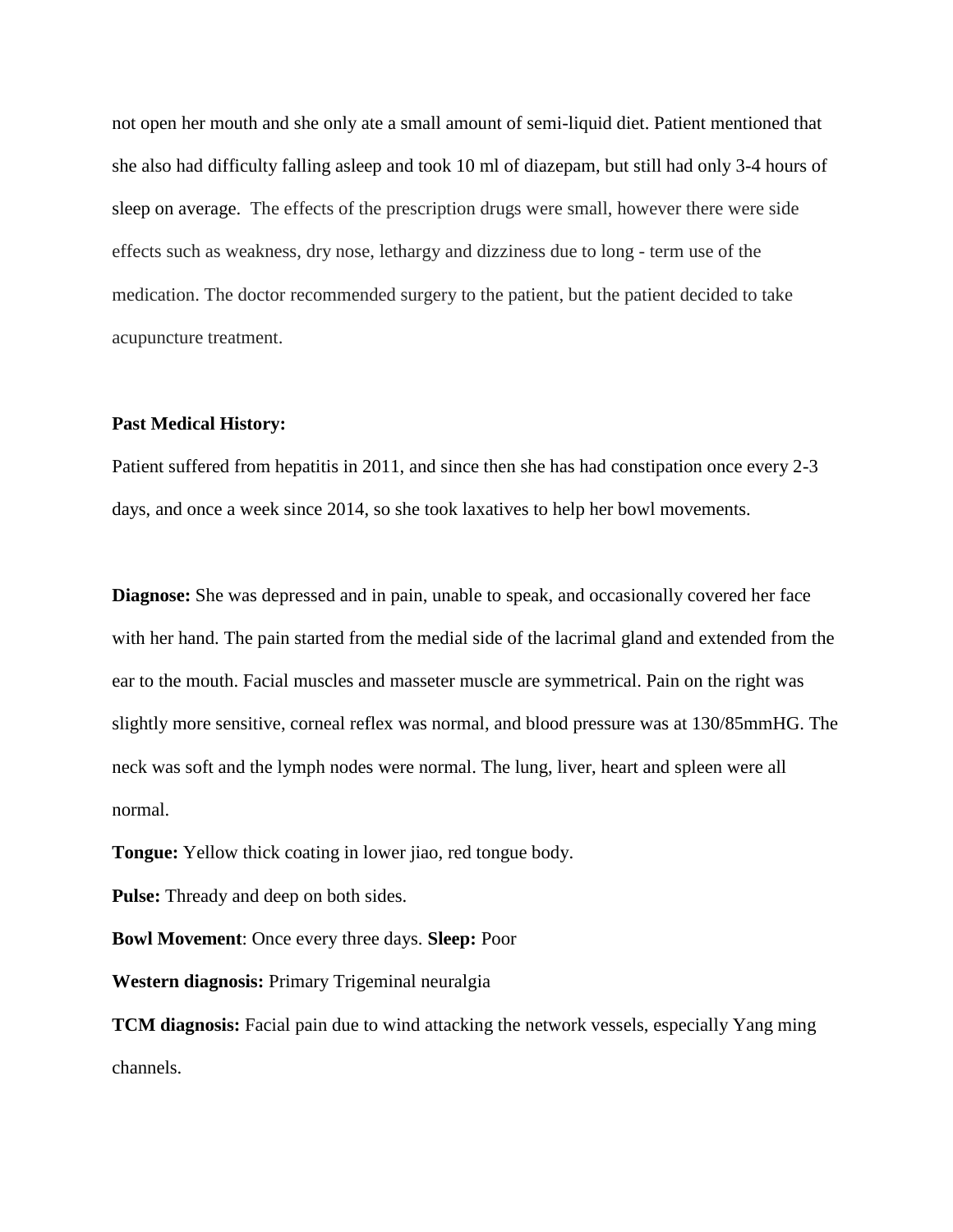**Treatment principal:** Taking the related meridian points and distance points from the face, expel the wind, extinguish internal wind, harmonizes the Qi and Blood, to connect organs and reduce the phlegm heat in the organs.

**Points:** St 7, insert perpendicularly 1.5 cun. From the Taiyang, insert the needle in the direction of the SJ 21, insert the needle 0.5cun lateral to the Ren Meridian, on the affected side, towards Ren 20 obliquely, LI 4, 20 min. of a 100hz E-stim, connect Taiyang to Ren 20, even method apply.

#### **Progress:**

20 acupuncture treatments were performed over a three month period.

At  $2<sup>nd</sup>$  treatment, the pain intensity was reduced by 20%. The dosage of Carbamazepine can be reduced from four to one pill per night.

At 5<sup>th.</sup> treatment, the pain was reduced by 50% and pancakes could be eaten painlessly at breakfast. However, she said, when talking, the tongue could not be relieved at well. At 8<sup>th.</sup> treatment, patient stated that she was eating spicy Mexican food, and the pain recurred, her bowls were very constipated. Therefore, the mother point of LI (St 25) is chosen to regulate LI, and St 28 to circulate the San Jiao channel. SJ6 to circulate the San Jiao Qi, Kid 6 for reducing the heat and treat constipation due to Jing ye consumption.

At  $12<sup>th</sup>$  treatment, patient mentioned having a good daily bowl movement without the use of laxatives. Symptoms of dry nose and heat sensation were improved, facial pain was reduced by 70%, and patient stated that normal eating was better.

At 20<sup>th</sup> treatment, patient said the pain was almost gone. She said she has no feeling of any pain when she ate, drank and talked, but only a little bit of pressure under her nose was mentioned.